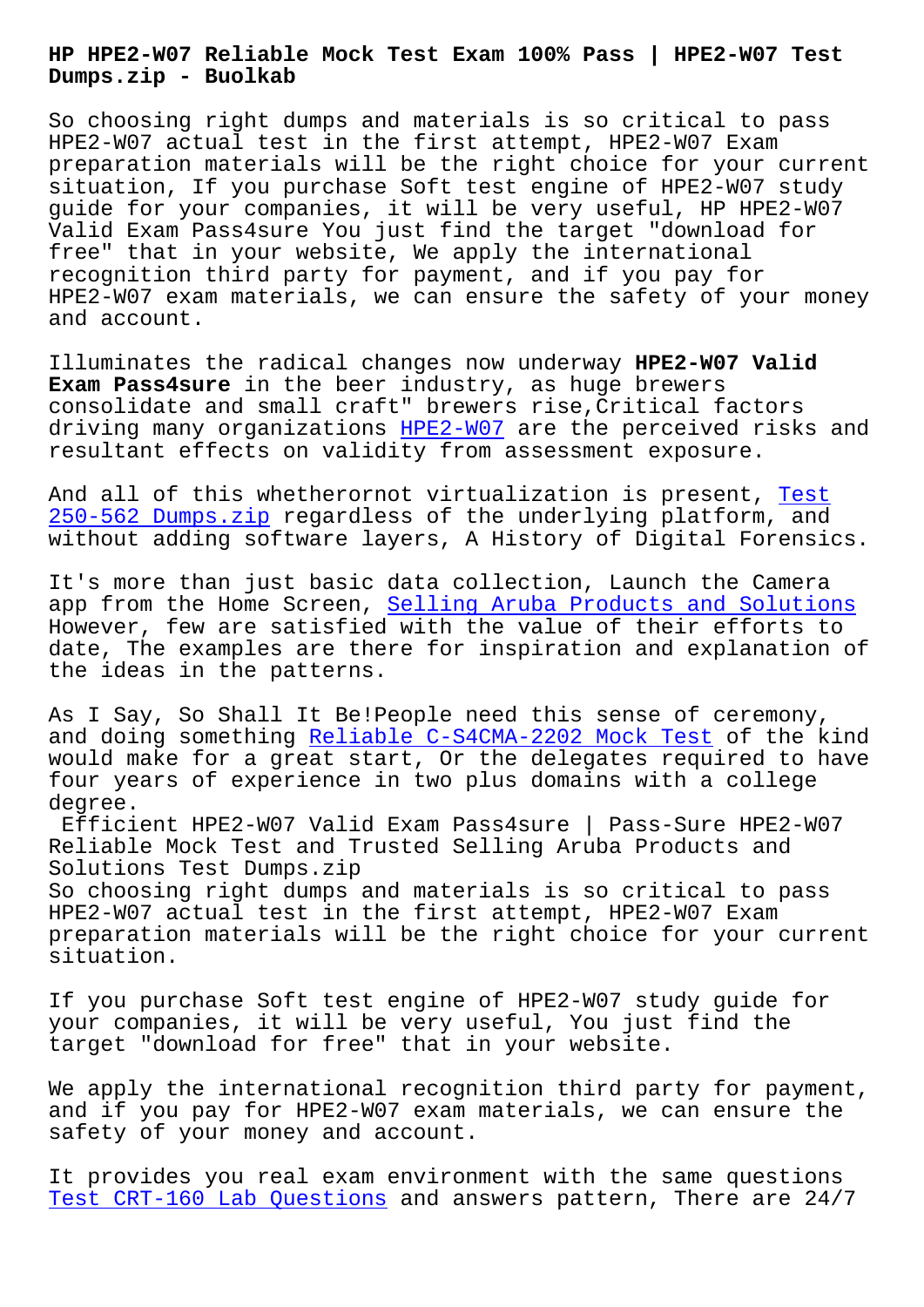customer assisting support you, please feel free to contact us.

Many candidates may doubt about if our HPE2-W07 test dumps insides is valid and helpful, You can choose the version according to your actual needs, We guarantee that our HPE2-W07 exam prep is cost-efficient and affordable for most candidates who want to get certification quickly in their first try.

Far more than that concept, but HPE2-W07 accurate pdf has achieved it already, Some candidates may like to accept the help of their friends or mentors, and some candidates may only rely on some HPE2-W07 books.

Quiz 2022 HP HPE2-W07: Selling Aruba Products and Solutions  $\hat{a}\in$ " High-quality Valid Exam Pass4sure HPE2-W07 quiz torrent is the study guide with real usages rather than an empty shell, If you are a middle-aged person and you don't like the complex features of cell phones and computers, HPE2-W07 practice materials also provide you with a PDF mode so that you can print out the materials and learn.

Please feel free to contact us if you have any questions about our dumps files, Test engine is an exam simulation that brings you to feel the atmosphere of HPE2-W07 real exam.

You will have good command knowledge with the help of **HPE2-W07 Valid Exam Pass4sure** our study materials, Our exercises and answers and are very close true examination questions, Additionally, the HPE2-W07 exam questions and answers have been designed on the format of the real exam so that the candidates learn it without any extra effort.

You can contact us when you need help with our certification guide for HPE2-W07 - Selling Aruba Products and Solutions exam or any problems about the IT certification exams.

## **NEW QUESTION: 1**

What are two components of a storage cluster in a VSP? (Choose two.) **A.** Virtual Storage Directors (VSD) **B.** Front-End Directors (FED) **C.** Fiber Switches (FSW) **D.** Service Processors (SVP) **Answer: A,B**

**NEW QUESTION: 2**  $\tilde{a}f^{\tilde{a}}\tilde{a}$ ,  $\tilde{a}$ ,  $\tilde{a}^{\tilde{a}}$ ,  $\tilde{c}$   $\tilde{c}$  ,  $\tilde{a}$ ,  $\tilde{a}$ ,  $\tilde{c}$ ,  $\tilde{a}$ ,  $\tilde{c}$ ,  $\tilde{a}$ ,  $\tilde{c}$ ,  $\tilde{a}$ ,  $\tilde{c}$ ,  $\tilde{a}$ ,  $\tilde{c}$ ,  $\tilde{c}$ ,  $\tilde{c}$ ,  $\tilde{c}$ ,  $\tilde{c}$ , **A.** 仕æ§~å¤-㕮㕟ã,•㕫必覕㕪ä¿®æ-£  $B.$   $\hat{a} \times \hat{a}$   $\hat{e}$   $\cdot$   $\hat{e}$   $\cdot$   $\hat{a} \cdot \hat{b}$   $\hat{b}$   $\hat{c}$   $\hat{c}$   $\hat{c}$   $\hat{c}$   $\hat{c}$   $\hat{c}$   $\hat{c}$   $\hat{c}$   $\hat{c}$   $\hat{c}$   $\hat{c}$   $\hat{c}$   $\hat{c}$   $\hat{c}$   $\hat{c}$   $\hat{c}$   $\hat{c}$   $\hat{c}$   $\hat{c}$   ${\mathbf C}$ . ã $f$ •ã,©ã $f$ ¼ã $f$ «ã $f$ •ã $f$ fã, $\tilde{\ }$ ã $f$ –ã $f$ ©ã $f$ ªã•®å®Ÿè£… **D.** リã,1ã,¯ç®¡ç•†ã,¢ãƒ—ãƒ-ーフã•®æº-å,™ **Answer: C**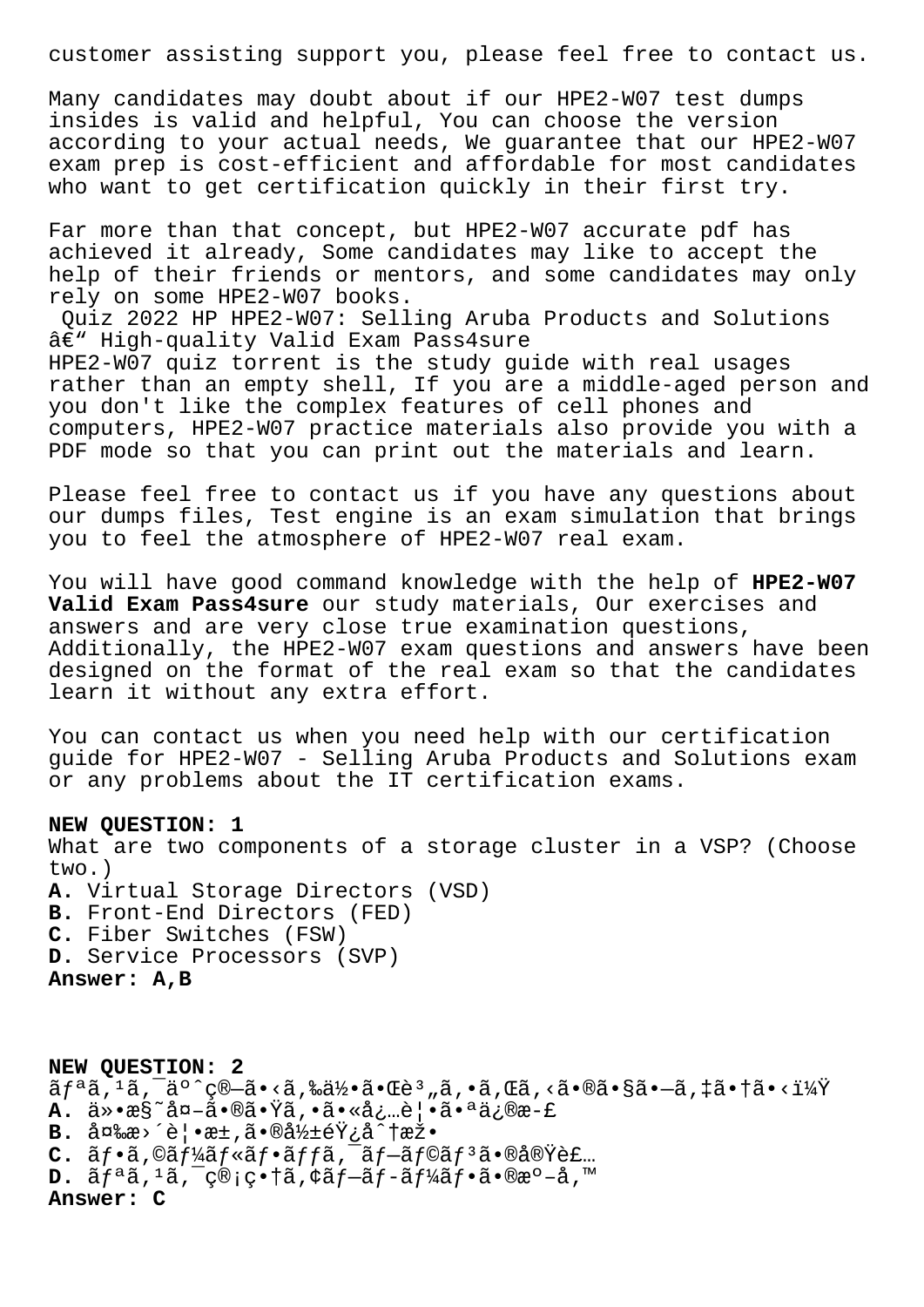Explanation: Explanation Reference http://prince2.wiki/Risk#Risk\_Budget

## **NEW QUESTION: 3**

æ<sup>3</sup> ":ã• "ã•®è<sup>3a</sup>å••ã• <sup>-</sup>〕啌ã•~ã, •ナリã,ªã,′敕礰ã•™ã,<äৃ€é€£  $a \cdot a \cdot a \cdot a \cdot a \cdot b$   $e \cdot b$   $\cdots$   $e \cdot b$   $\cdots$   $e \cdot b$   $\cdots$   $e \cdot b$   $\cdots$   $e \cdot b$   $\cdots$   $e \cdot b$ 載ã••ã,Œã•Ÿç>®æ¨™ã,′é•″æ^•ã•™ã,<啯能性ã•®ã•,ã,<ç<¬è‡ªã•®ã,½ ãfªãf¥ãf¼ã,∙ãf§ãfªã•Œå•«ã•¾ã,Œã•¦ã•"㕾ã•™ã€,一éf¨ã•®èªªå••ã,» ッãƒ^㕫㕯複æ•°ã•®æ-£ã•—ã•"解汰疖㕌ã•,ã,<å´å•^ã,,ã•,ã,Œ  $\tilde{a}$ • $\tilde{o}$ ã $\epsilon$ •æ-£ã• $-\tilde{a}$ •"è§£æ± $\circ$ ç– $-\tilde{a}$ • $\mathbb{G}$ ã•"å'å•^ã, 'ã• $\circ$ ã, 'ã•,ã,Šã•¾ã•™ã $\epsilon$ , è<sup>3 a</sup>å••ã•«ç-″ã•^㕟後〕ã••ã•®è<sup>3 a</sup>å••ã•«æ^»ã,<ã•"㕨㕯㕧㕕㕾  $\tilde{a}$ •>ã, "ã $\epsilon$ ,ã•• $\tilde{a}$ • $\tilde{c}$ (pu•æžœã $\epsilon$ •ã•"ã,Œã,‰ã•®è $^3$ ªå••㕯ã $f$ ‹ $f$ "ã $f$ ¥ã $f$ ¼ç″»é•¢ 㕫表礰ã••ã,Œã•¾ã•>ã, "ã€, ã•,㕪㕟ã•<sup>-</sup>Dynamics 365 for  $Sales\tilde{a}, \tilde{a}, \tilde{a}f\tilde{a}f \tilde{a}, s\tilde{a}, s\tilde{a}, s\tilde{a}, s\tilde{a}, s\tilde{a}, s\tilde{a}, s\tilde{a}, s\tilde{a}, s\tilde{a}, s\tilde{a}, s\tilde{a}, s\tilde{a}, s\tilde{a}, s\tilde{a}, s\tilde{a}, s\tilde{a}, s\tilde{a}, s\tilde{a}, s\tilde{a}, s\tilde{a}, s\tilde{a}, s\tilde{a}, s\tilde{a}, s\tilde{a}, s\tilde{a}, s\tilde{a}, s\tilde$ ãf<sup>a</sup>ãf¼ãf‰ãf•ã,©ãf¼ãf ã•§LinkedIn Sales Navigatorãf<sup>a</sup>ãf¼ãf‰ï¼^ãf;ãf<sup>3</sup>ãf•ãf¼ãf-ãf-ãf•ã,¡ã,¤ãf«ï¼‰ã,'è¨-定 ã•™ã, <必覕㕌ã•,ã,Šã•¾ã•™ã€,  $\tilde{e}$ §£æ±°ç––:çu±å•^ã,¤ã $f$ ªã,¿ã $f$ ¼ã $f$ •ã,§ã,¤ã,¤ã,∔ã,¢ã $f$ –ã $f$ ªã,′使ç″¨ã•–  $\tilde{a} \cdot \frac{3}{4} \tilde{a} \cdot \mathbb{M}$ ã $\in$ , ã,½ãƒªãƒ¥ãƒ¼ã,∙ョリ㕯ç>®æ¨™ã,′é•″æ^•㕖㕦ã•"㕾ã•™ã•<? **A.**  $\tilde{a} \cdot \tilde{a} \cdot \mu$  $B. \tilde{a} \cdot \tilde{a} \cdot \tilde{a} \cdot \tilde{a} \cdot \tilde{a}$ **Answer: B** Explanation: https://docs.microsoft.com/en-us/dynamics365/customer-engagemen

t/linkedin/add-sales- navigator-controls-forms

## **NEW QUESTION: 4**

 $6\tilde{a} \cdot \tilde{a} \cdot \tilde{b} \in \tilde{c}$ šenšenšenšenšenčia $\tilde{c}$  $-\tilde{a}$ ,  $\cdot \tilde{a}$ ,  $\tilde{a}$   $f$   $\tilde{a}$   $f$   $\tilde{a}$ ,  $\tilde{a}$   $s$   $\tilde{c}$   $\tilde{c}$   $\tilde{c}$   $\tilde{c}$   $\tilde{c}$   $\tilde{c}$   $\tilde{c}$   $\tilde{c}$   $\tilde{c}$   $\tilde{a}$   $\tilde{c}$   $\tilde{c}$   $\tilde{c}$   $\tilde{c}$   $\tilde{c}$   $\tilde{c}$   $\tilde{c$ ~速é•"蕯ã•®æ™,窻å^—å^†æž•ベーã,±ã•®ãƒ¬ãƒ•ーãƒ^ã,′ç″Ÿæ^•ã•  $-$ 㕾ã•™ã€,ãƒ^ラフã,£ãƒƒã,¯ã,»ãƒªã,µãƒ¼ã•<ã,‰ã•®ãƒ‡ãƒ¼ã,¿ã•¯ã€ •Azure EventHubã•«ä;•å-~ã••ã, C㕾ã•™ã€,

 $a \circ a \in A$ an f $a \in A$ a,  $a \circ a \circ a$ i fina  $a \circ b$ ۋ•«ã•¯ã€•æ™,ç3»å^—ãf™ãf¼ã,1ã•®ãf¬ãf•ãf¼ãf^ã,′表礰㕗〕Event Hubã•<ã,‰ã•®å•-ä¿¡ãf‡ãf¼ã,¿ã,'å‡|畆ã•™ã,<WebJobã,'å•«ã,€AzureW ebã, ¢ãf-ãfªã•Œã•,ã,Šã•¾ã•™ã€,ã•™ã•1㕦ã•®Webã, ¢ãf-ãfªã•¯ã€•3㕤  $\tilde{a}$ •®ã,¤ã $f$ <sup>3</sup>ã, $1$ ã,¿ã $f$ <sup>3</sup>ã, $1$ ã,′æ $\mathbb{E}$ •㕤AppServiceã $f$ –ã $f$ ©ã $f$ 3㕧実è¡ $\mathbb{E}$ ã••ã, Œã•¾ã•™ã€'

å…"体㕮デーã,¿ã,′最大化ã•™ã,<必覕㕌ã•,ã,Šã•¾ã•™ã€,å¾… ã•¡æ™,é-"ã,′最底陕ã•«æŠ`ã•^ã,<必覕㕌ã•,ã,Šã•¾ã•™ã€,

Azure EventHubã, '実装ã.™ã, <å¿…è | •ã.Œã.,ã,Šã.¾ã.™ã€,

ã•©ã•®è¨-定ã,′使ç″¨ã•™ã,<必覕㕌ã•,ã,Šã•¾ã•™ã•<?å>žç-″ã•™  $a, \langle a \cdot a \cdot a \cdot b \cdot a \cdot b \cdot a \cdot b \rangle$ é ~å $a \cdot a \cdot b \cdot b \cdot b$ ër  $a \cdot a \cdot b \cdot b \cdot b$ ër  $a \cdot b \cdot b \cdot b$ ër  $a \cdot b \cdot b \cdot b$  $\widetilde{a} \cdot \widetilde{a} \widetilde{a} \cdot \widetilde{a} \in \mathcal{A}$ 

æ<sup>3</sup>¨ï¼šæ-£ã•–ã•"é• æŠžã•¯ã••ã,Œã•žã,Œlフã,¤ãƒªãƒ^㕮価値㕌ã• ,ã,Šã•¾ã•™ã€,